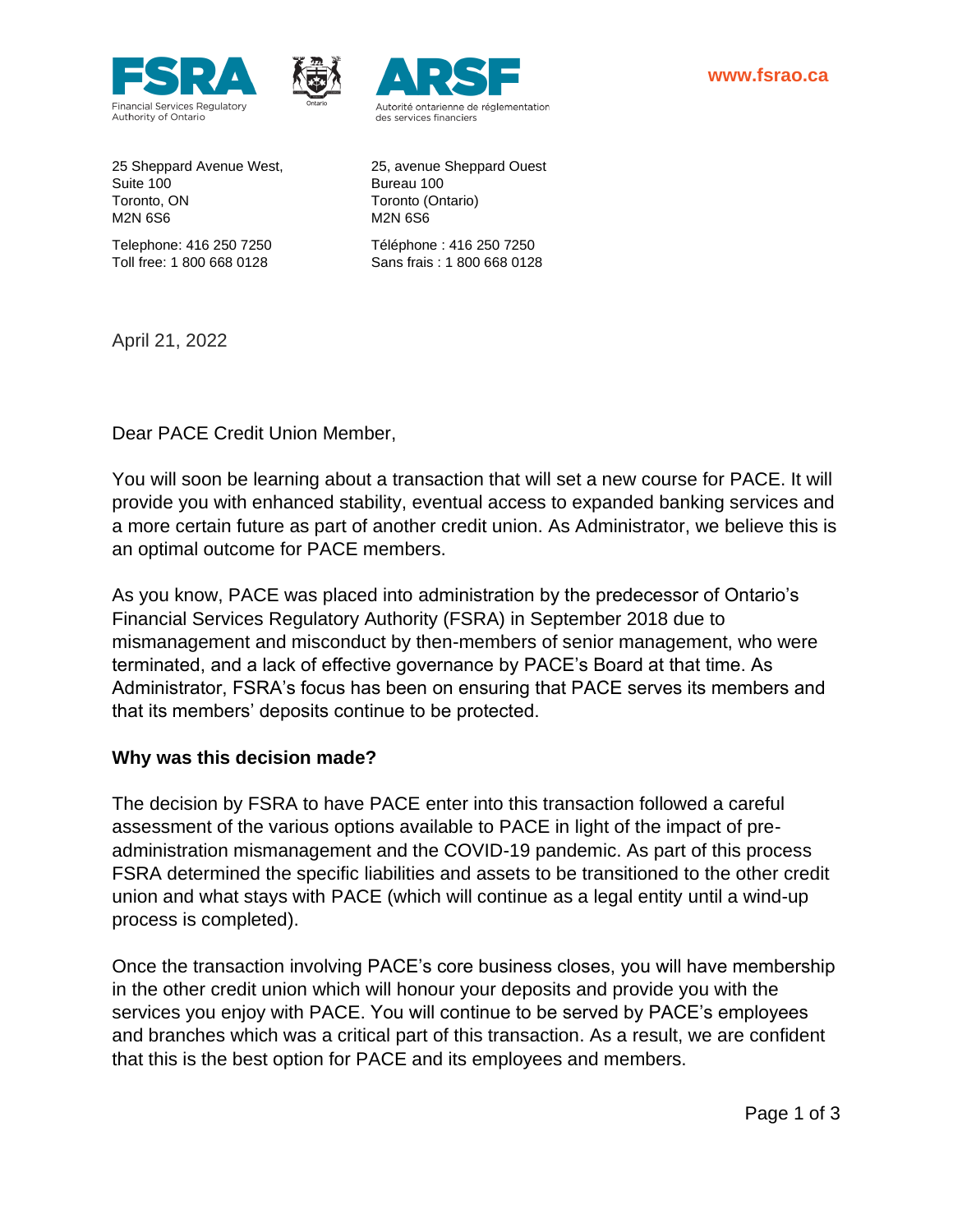## **What happens to membership, investment and profit shares?**

FSRA has determined that PACE's investment and profit shares (which are held by about 2% of PACE members) will, along with PACE membership shares, remain with PACE and be addressed as part of the wind-up of the PACE legal entity, in accordance with legal requirements.

As FSRA previously communicated in April 2021, investment, profit and membership shares cannot presently be redeemed due to PACE's capital levels being below regulatory requirements. Disclosure provided to members at the time of purchase of the investment and profit shares specified that these shares are not insured, nor are they secured by specific assets, and were subject to risk and potential loss.

If you hold investment and/or profit shares, there are two important points you should understand:

- Due to the current capital position of the credit union, which has been adversely impacted by the previously mentioned activities of prior management and the subsequent losses that have arisen, as well as challenges to its ongoing operations caused by the pandemic, you will not be able to redeem your investment and/or profit shares at this time.
- Investment and profit shares will be dealt with as part of the eventual wind-up process of the PACE legal entity. We can't speculate on the timeline for completion of this process nor the ultimate outcome.

Membership shares also cannot be redeemed at this time, and will be similarly addressed as part of the PACE legal entity wind-up process.

If you require any other information about your investment, profit or membership shares, please contact FSRA as 416-250-7250 or 1-800-668-0128. You can also email us at [contactcentre@fsrao.ca.](mailto:contactcentre@fsrao.ca)

## **Who will administer what is remaining of PACE?**

FSRA as Administrator of PACE will continue to vigorously pursue legal claims against the former senior management and certain former directors of PACE, as well as others, to recover damages and losses caused by their mismanagement. FSRA will also determine the process for the eventual wind-up of the PACE legal entity.